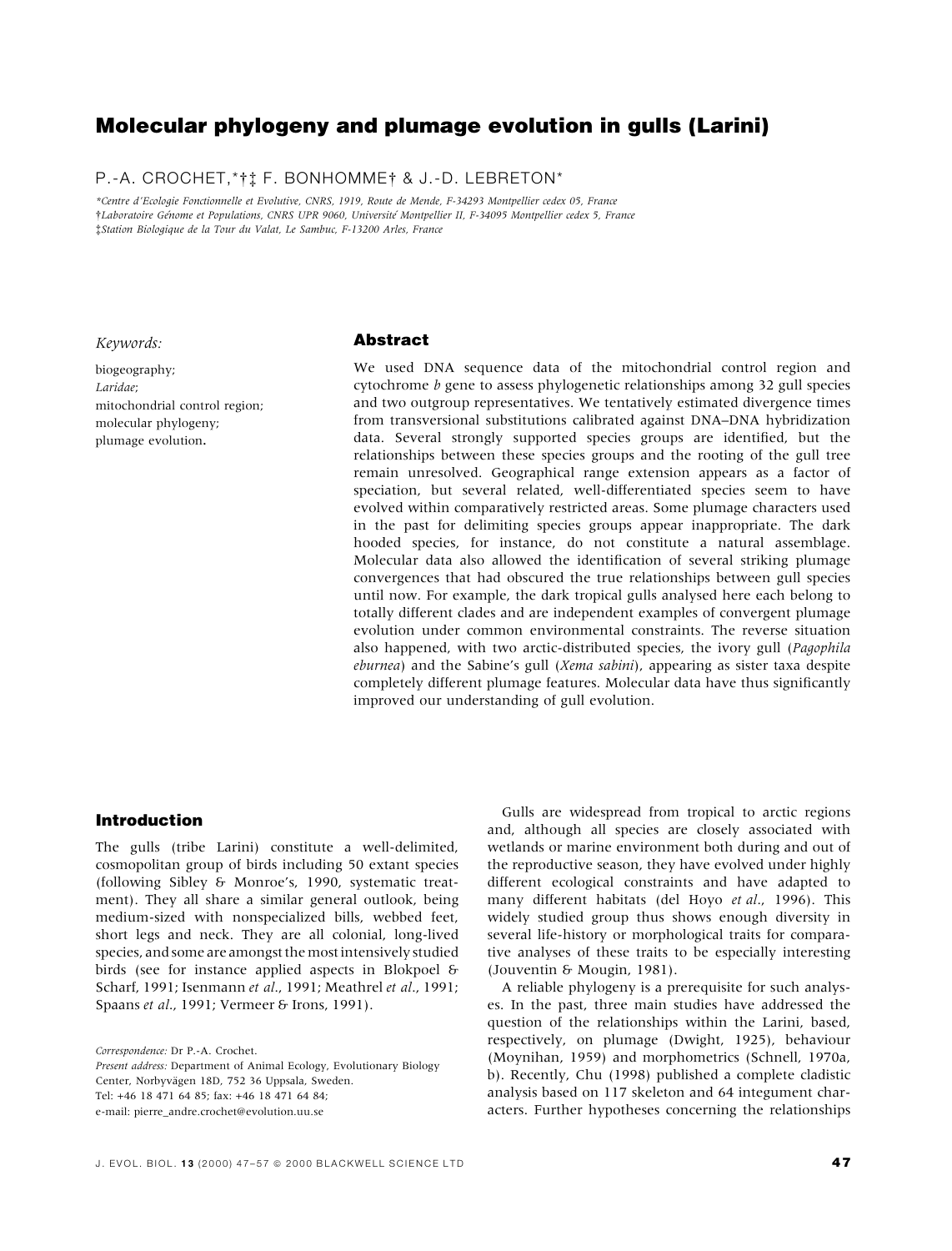within particular subsets of species have been put forward (see Cramp & Simmons, 1983, or del Hoyo et al., 1996). Despite this considerable interest, no general consensus exists on a phylogenetic arrangement of Larini. Most gulls are generally included in the genus Larus except several species believed to have diverged first (see del Hoyo et al., 1996). Within the genus Larus, two main groups have been long recognized (e.g. Dwight, 1925; Moynihan, 1959; Cramp & Simmons, 1983; Sibley & Monroe, 1990; del Hoyo et al., 1996). One includes large, white-headed species, the other small species having a dark hood or believed to have recently lost their hood. Several species have been variously assigned to either of these groups in previous treatments of gull relationships. This split between whiteheaded and black-headed species has recently been questioned by Chu (1998), who suggested instead a basal split between 'larine' gulls and 'sternine' gulls (this last group made of the species usually classified in genera other than Larus as well as some black-headed species). In Table 2 and Fig. 3, we present the taxonomic relationships between the species that we analysed according to Dwight (1925), Moynihan (1959) and Chu (1998). The phenetic analysis of Schnell (1970a,b) was excluded because this author clearly stated in his papers that his aim was not to reconstruct phylogenetic relationships among gulls.

The lack of consensus that is apparent when comparing the results of these studies and the uncertainty surrounding the relationships of several species leaves room for a molecular investigation of the phylogeny of the Larini based on DNA sequence data. Examples of such investigations, generally based on mitochondrial genes, are now numerous in birds (see Mindel, 1997, for reviews and examples). In the present study, we sequenced parts of the mitochondrial control region and of the cytochrome  $b$  gene. The cytochrome  $b$  gene is one of the most widely used for phylogenetic studies at the genus/family level. The mitochondrial control region has mainly been employed at the species level, but also once at the genus level (Marshall & Baker, 1997). It is generally a fast evolving gene, with its ETAS domain and CSB domain being hypervariable regions whereas the central domain is less variable (Baker & Marshall, 1997; Sbisà et al., 1997). In gulls, preliminary investigations showed that its level of differentiation, even between widely divergent species, was adequate for phylogenetic purposes. For the present work, we sequenced the central and CSB control region domains and a short segment from the cytochrome *b* gene.

According to DNA-DNA hybridization-based avian systematics (Sibley & Ahlquist, 1990), the closest relatives of gulls within the Charadrii are the terns (Sterna and allied genera). We therefore sequenced specimens of two tern species and used published sequences from another Charadriiformes as outgroup representatives.

We analysed samples from 32 gull species, covering most species groups, to obtain a rather complete picture of species relationships within the Larini. Only the Ross's gull (R. rosea) and Dolphin gull (L. scoresbii) were missing among the species with uncertain affinities, while no member of the L. crassirostris  $-$  L. belcheri  $-$  L. pacificus assemblage could be included.

## Materials and methods

## Tissue samples and DNA extractions

The origin of the sequenced specimens is detailed in Table 1. Samples were plucked feathers, muscles or blood in buffer or ethanol, skin or feathers from longdead bodies, dried plucked feathers, dried blood on paper, or for museum specimens skin from the underside of the foot. DNA was extracted from most fresh samples by complete digestion in 5% Chelex 100 (Biorad, Hercules, USA) with 20  $\mu$ L of proteinase K followed by a 10-min boiling. Extractions from blood samples were performed using Qiaamp tissue extraction kit (Qiagen, Santa Clarita, CA, USA) following the supplier's procedure. Most museum specimens were processed with a silica method adapted from Taberlet & Fumagalli (1996), adding proteinase K to the extraction buffer in the sample digestion step.

## Amplification and sequencing

Polymerase chain reaction (PCR) amplifications were carried out in 50- $\mu$ L volumes containing 1 $\times$  amplification buffer/1 unit of Taq DNA polymerase,  $1.5$  mm MgCl<sub>2</sub>, 0.2 mm of each dNTP and 0.4  $\mu$ m of each primer. Direct sequencing was performed on an automated sequencer (Amersham Pharmacia Biotech, Uppsala, Sweden) following recommended procedures. We checked the accuracy of our sequencing procedure by independent amplification and sequencing of the whole control region segment in 10 individuals of five unrelated species (see Results). We subsequently sequenced one strand for each specimen, generally producing largely overlapping segments. The amplification primers for parts II and III of the control region were L438 (5¢-TCACGTGAAA TCAGCAACCC-3') and H1248 (5'-CATCTTCAGTGCCA TGCTTT-3¢). For museum specimens, three overlapping segments of the control region were amplified separately, using primers L438 and HDLI3 (5'-GTATTCCTGAGGGC CAAACT-3'), L699 (5'-ATAAACCCCTCCAGTGCACC-3') and HHTR (5'-ATCGCTGTTGTTGACATGTA-3') and L892 (5¢-GTGTAGTGCTCAATGGACATG-3¢) and H1248. The sequencing primers were L438, L699 and L892. Part of the cytochrome  $b$  was amplified using primers L15008 (5'-AACTTCGGATCTCTACTAGG-3') and H15326 (5'-GAATAAGTTGGTGATGACTG-3'), which were also used as sequencing primers. L refers to light and H refers to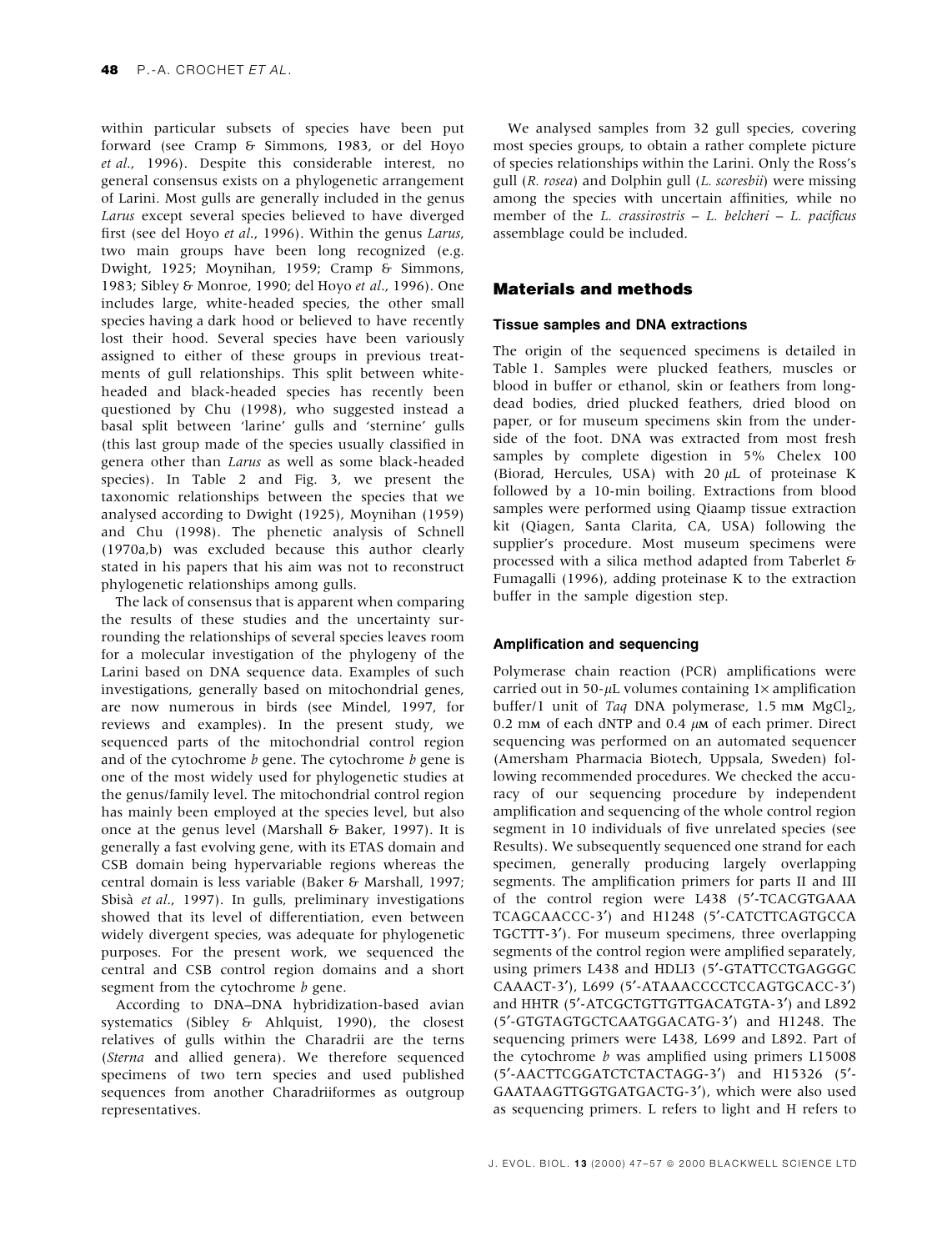Table 1 Number of specimens used per species and geographical origin of specimens from which DNA samples were analysed (MNHN = Muséum National d'Histoire Naturelle, Paris; LSUMZ = Louisiana State University Museum of Natural Science).

Black-legged kittiwake (Rissa tridactyla), 1, Brittany, France, Etienne Danchin. Red-legged kittiwake (Rissa brevirostris), 1, Buldir Island, Alaska, Jeff Williams, courtesy Richard Bradbury. Ivory gull (Pagophila eburnea), 1, Groenland, MNHN 1911-978. Sabine's gull (Xema sabini), 1, Royans, France, MNHN 1930-460. Swallow-tailed gull (Creagrus furcatus), 1, Alaza Island, Galapagos, MNHN 1970-864. Little gull (Larus minutus), 1, Biarritz, France, MNHN 1990-747. Franklin's gull (Larus pipixcan), 1, Punta Canero, Guayas, Ecuador, Zoological Institute of the University of Copenhagen. Laughing gull (Larus atricilla atricilla), 1, Grand Connétable Island, French Guyana, Olivier Tostain. Mediterranean gull (Larus melanocephalus), 2, Camargue, France, Pierre Defos du Rau/Tour du Valat. Andean gull (Larus serranus),1, Chimborazo, Ecuador, Zoological Institute of the University of Copenhagen. Bonaparte's gull (Larus philadelphia), 1, offshore, Grays Harbor, WA, USA, LSUMZ B 21799. Slender-billed gull (Larus genei), 2, Camargue, France. Black-headed gull (Larus ridibundus) 12, Dombes and Forez areas, France, Anne-Caroline Prévot-Julliard. Red-billed gull (Larus scopulinus), 1, South Island, New Zealand, Zoological Institute of the University of Copenhagen. Grey-headed gull (Larus cirrocephalus cirrocephalus), 2, Guayas, Ecuador, Zoological Institute of the University of Copenhagen. Great black-headed gull (Larus ichthyaetus), 1, Kuwait, LSUMZ B-15467. Yellow-legged gull (Larus cachinnans michahellis), 10, Camargue, France. Herring gull (Larus argentatus argenteus), 7, Brittany, France, Pierre Yésou. Lesser black-backed gull (Larus fuscus graellsii), 2, Brittany, France, Pierre Yésou. Great black-backed gull (Larus marinus), 2, Brittany, France, Pierre Yésou. Iceland gull (Larus glaucoides glaucoides), 1, Nolsoy, Færoe Islands, Zoological Institute of the University of Copenhagen; (Larus glaucoides kumlieni), 1, Coats Island, North West Territory, Canada, Tony Gaston, courtesy Richard Bradbury; (Larus glaucoides thayeri), 1, Cameron Parish, LA, USA, LSUMZ b-21816. Glaucous gull (Larus hyperboreus hyperboreus), 2, Russia, Swedish Museum of Natural History NRM 946577 and NRM 946581. Yellow-footed gull (Larus livens), 2, San Pedro Martir Island, Mexico, Bernie Tershy, courtesy Richard Bradbury. Western gull (Larus occidentalis occidentalis), 1, Grays Harbor, WA, USA, LSUMZ B-20480. Kelp gull (Larus dominicanus), 2, Kerguelen Islands, MNHN 1951-668 and South Island, New Zealand, Martin Renner. California gull (Larus californicus), 2, Mono Lake, CA, USA, Joseph Jehl, courtesy Richard Bradbury. Ring-billed gull (Larus delawarensis), 2, Lake Ontario, Canada, Chip Weseloh. Common gull (Larus canus canus), 1, Nolsoy, Færoe Islands, Zoological Institute of the University of Copenhagen. Audouin's gull (Larus audouinii), 5, Ebro Delta, Spain, A. Johnson, courtesy Y. Kayser and M. Genovart. Sooty gull (Larus hemprichii), 1, Hormuz Strait, MNHN (no specimen number). Heermann's gull (Larus heermanni), 1, Grays Harbor, WA, USA, LSUMZ B-20534. Grey gull (Larus modestus), 1, Guayas, Ecuador, Zoological Institute of the University of Copenhagen. Cayenne tern (Sterna sandvicensis eurygnatha), 1, Grand Connétable Island, French Guyana, Olivier Tostain. Royal tern (Sterna maxima), 1, Grand Connétable Island, French Guyana, Olivier Tostain.

heavy strands, and the numbers refer to the position of the 3' end nucleotide of the primer in the white Leghorn chicken (Gallus gallus) mtDNA sequence (Desjardins & Morais, 1990).

#### Phylogenetic analyses

A composite segment including the control region and cytochrome b segments was aligned manually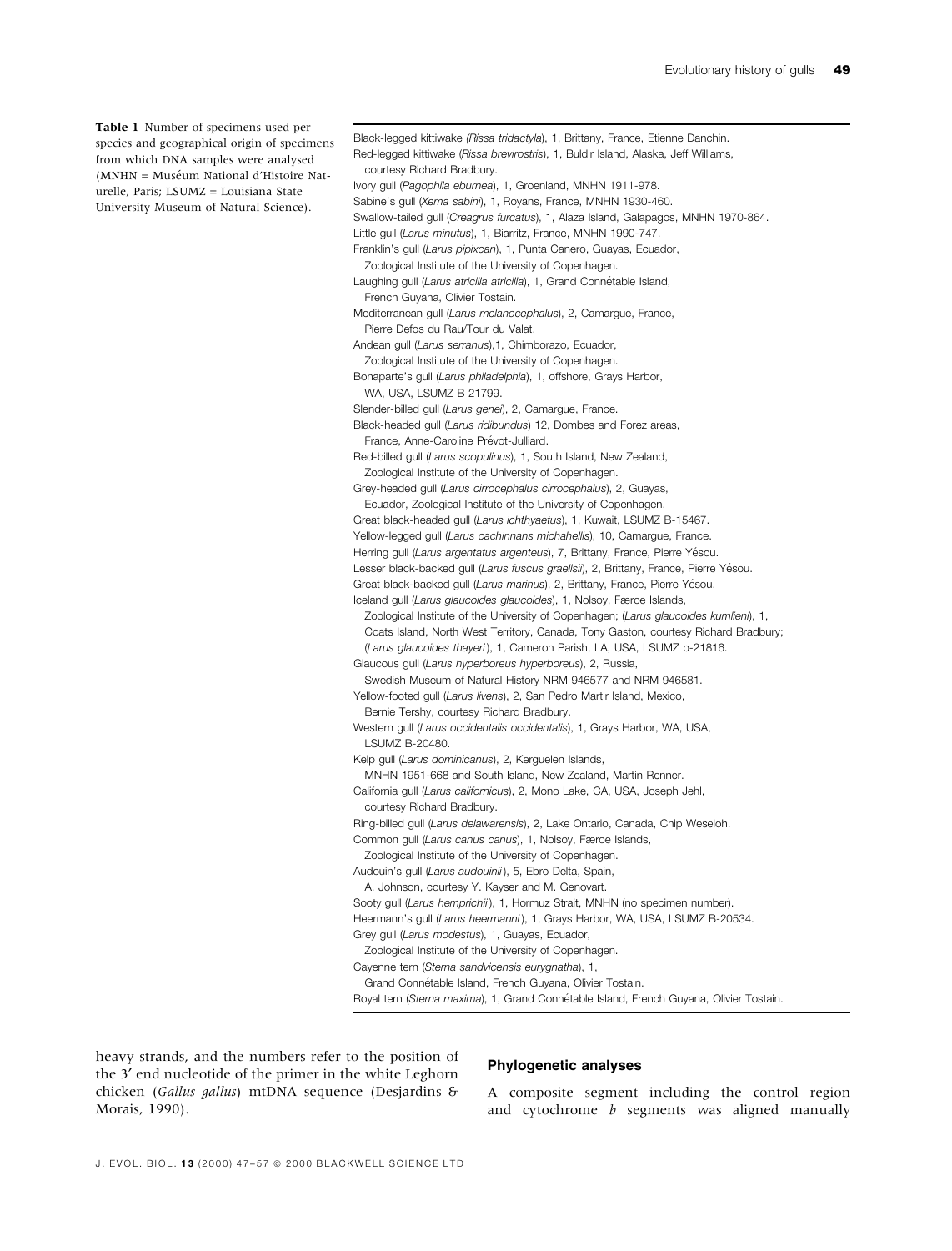and subjected to phylogenetic analysis. The control region and cytochrome  $b$  sequences were first treated separately, then combined in a composite segment. The level of saturation in the data set was checked by plotting the number of transitions vs. the number of transversions for all pairs of haplotypes. Phylogenetic trees were reconstructed using the maximum-likelihood (ML) method, the maximum-parsimony (MP) method (DNAML and DNAPARS in the PHYLIP package, version 3.57c; Felsenstein, 1993) and the neighbourjoining (NJ) method using distance matrix based on the Kimura 2-parameters model (MEGA: Kumar et al., 1993). We computed the likelihood of the ML tree for several integer values of the transitions/transversions ratio ranging from 2 to 10. The likelihood was maximal when this ratio was equal to 4, and we used this value to re-estimate the ML tree (Felsenstein, 1993). All three methods gave near-identical topologies (see Results). We evaluated the robustness of the trees by bootstrap (Felsenstein, 1985) (500 replications), based for the sake of computational rapidity on the NJ method. We also performed the NJ method using only transversions to try to elucidate the basal relationships within Larini. All different haplotypes of a same species always clustered together except for *L. hyperboreus* and L. glaucoides. For L. hyperboreus, the partial sequencing of 10 further individuals showed that one of the two original specimens had an atypical haplotype, possibly as a result of hybridization with L. argentatus. We retained the most frequent (11 out of 12) L. hyperboreus haplotype for phylogenetic analysis. L. glaucoides glaucoides and L. glaucoides kumlieni did branch together while L. glaucoides thayeri did not. We thus retained L. g. thayeri and L. g. glaucoides for the various treatments. We randomly selected one haplotype per species for all other species. Because of missing data, the position of L. hemprichii was determined by the NJ method using a reduced data set. We used sequences of Dunlin (Calidris alpina) retrieved from GeneBank (accession number U34686 for the cytochrome  $b$  and L20137 for the control region) to obtain another outgroup.

## Molecular clock calculations

In birds, DNA sequence divergence is often calibrated against the DNA-DNA hybridization data of Sibley & Ahlquist (1990). Moum et al. (1994) used for calibration 1 unit of  $\Delta T_{50}$ H per 3.0 million years for bird species with an age at first breeding larger than 2 years. This rate dates the divergence between *Larus* and *Sterna* ( $\Delta T_{50}H = 4.5$ ) back to 13.5 million years ago (MYA). The evolution rate of our mtDNA sequences was then estimated using distances based on transversions only for the complete data set (Kimura two-parameter model in the MEGA package; Kumar et al., 1993). Although dating of cladogenesis based on calibration of a molecular clock is

questionable (e.g. Li & Graur, 1991), we provide tentative estimates of divergence times to be compared with previous studies.

# Results

## Sequence length and evolution

The check of the sequencing protocol based on 10 individuals of five species (see Methods) showed only one base position with an unambiguous difference out of more than 6000 positions examined. Due to heteroplasmy in the number of tandem repeats at the end of the control region (CAACAAA in the L strand in most gull species analysed, as in many other Ciconiiformes; Berg et al., 1995), we could generally not sequence the whole amplified control region fragment. We obtained a  $640-650$  bp long segment for all species but *L. hemprichii*, for which the segment between L699 and HHTR could not be amplified because of an insertion in the annealing site of the L699 primer. The sequenced cytochrome  $b$ segment was 275-300 bp long. The concatenation of the two regions yielded a data set of 935 nucleotide positions, 275 for the cytochrome  $b$  and 660 (including indels) for the control region, available for 31 gulls and the two Sterna, except a few ambiguous sites in some species. Only 650 bp were sequenced for *L. hemprichii*. They were 317 variable sites and 246 informative sites in the overall data set, 243 and 149, respectively, when terns were excluded. The control region evolved on average slightly faster than cytochrome  $b$  (mean value for the ratio of pairwise distances 1.27) when terns were included in the data set but, within gulls, the mean evolution rates of control region and cytochrome b segments were equal. Several gull clades even exhibited a slow rate of evolution of the control region compared with cytochrome  $b$ . While this is not unusual for the central part of the control region, it is surprising that the generally hypervariable control region part III did not evolve faster than the cytochrome  $b$  segment (Baker  $b$ Marshall, 1997). Details and possible explanations for these findings will be discussed in a separate paper. The graph of the number of transitions plotted against the number of transversions for the control region only (Fig. 1) indicated a significant amount of saturation between pairs of species belonging to different groups (as determined by this analysis) and between the Larini and the outgroup species. No saturation was apparent for the cytochrome b segment (not shown). Most substitutions in the cytochrome  $b$  concerned third positions (69 vs. 12 in first and one in second positions) and were synonymous mutations (71 out of 82). Percentage divergence (Kimura two-parameter model) between gull species based on all substitutions ranged from 0.1% (one position) between L. cachinnans and L. marinus to 10.8% between L. ichthyaetus and X. sabini. The divergence between the two tern species and the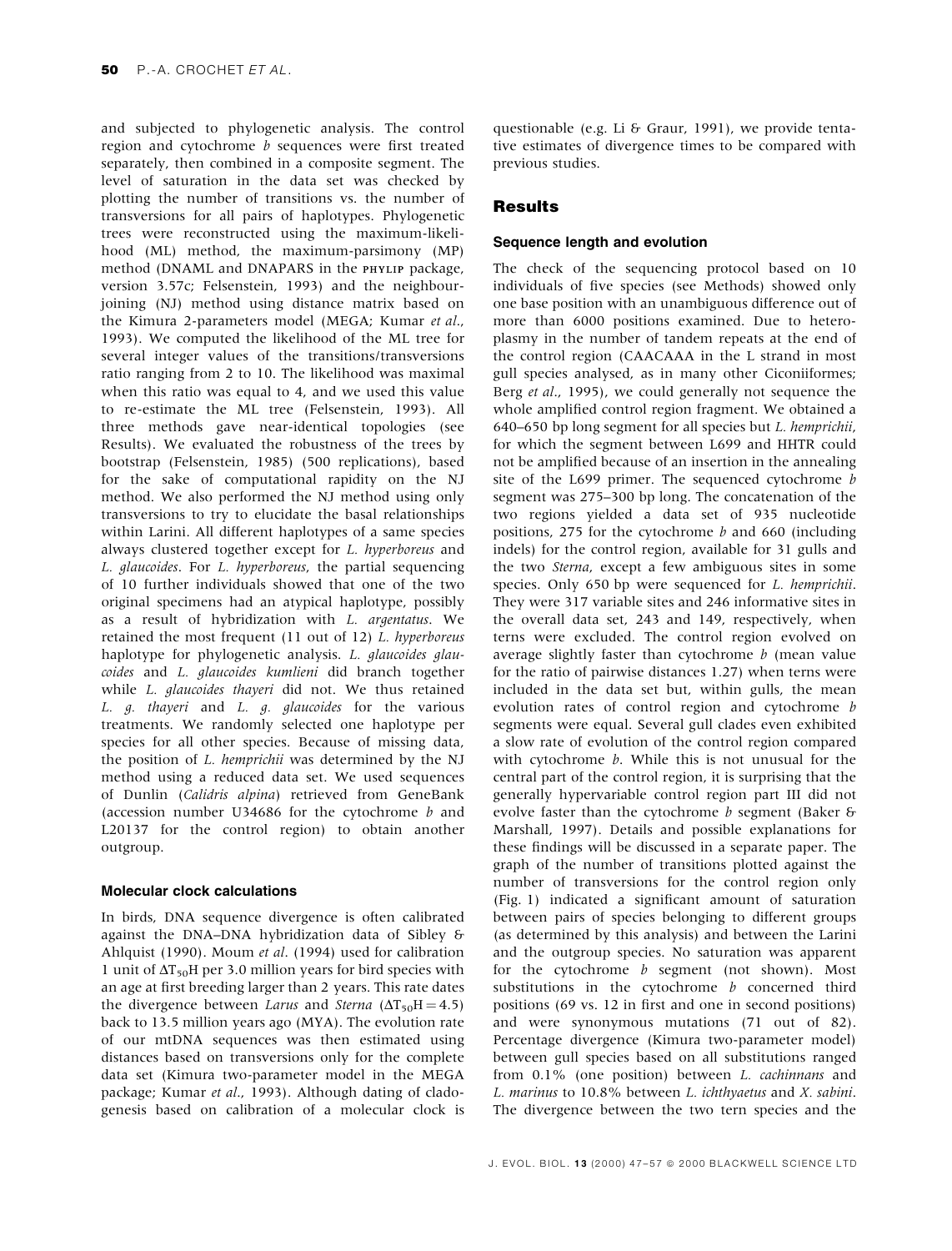

Fig. 1 Number of transitions plotted against the number of transversions within a 660-bp-long segment of the mitochondrial control region of Larini. Each point represents one pairwise comparison. L. hemprichii was excluded from the present analysis. Linear regression lines for comparisons within and among species groups are indicated.

gulls varied between 17.6% and 21.4% for all substitutions.

## Phylogeny

Analysis of our data set yielded several well-defined clades of which the basal relationships remained largely unresolved (Fig. 2). These clades can be organized into eight main species groups of comparatively recent origin identified by all methods (ML, MP and NJ) when applied to the combined data set and supported by high bootstrap scores (90-100).

These eight species groups were (names follow past usage in ornithological literature):

1 the 'white-headed' species (L. argentatus, L. marinus, L. fuscus, L. cachinnans, L. dominicanus, L. californicus, L. hyperboreus, L. glaucoides, L. occidentalis, L. livens, L. delawarensis, L. canus, with L. heermanni);

2 the 'hooded' species (L. pipixcan and L. atricilla, with L. modestus);

3 the 'black-headed' species (L. melanocephalus and L. ich $th$ *yaetus*, with L. audouinii and L. hemprichii);

4 the kittiwakes (R. tridactyla and R. brevirostris);

- 5 the arctic species  $(P.$  eburnea and  $X.$  sabini);
- 6 the little gull (L. minutus);
- 7 the swallow-tailed gull (C. furcatus);

8 the 'masked' species (L. genei, L. philadelphia, L. scopulinus, L. serranus, L. cirrocephalus, L. ridibundus).

The little gull and swallow-tailed gull clustered together in all three methods but with a low bootstrap score and might better be regarded provisionally as two independent lineages.

An analysis restricted to the control region yielded the exact same groups but with lower bootstrap values, indicating that the cytochrome  $b$  sequences provided congruent information compared with the control region. Indeed, the noncongruent nodes in the tree based on the cytochrome  $b$  sequences only were supported by very low bootstrap scores  $(4-17)$ , indicating that discrepancies between the two partial data sets could reasonably be attributed to the shortness of the cytochrome b segment sequenced.

The branching order between the eight species group was nearly identical under the ML, NJ and MP methods. The only difference is that the little gull and the swallowtailed gull were the closest relatives of groups 1, 2 and 3 under the MP and ML methods but not under the NJ method. The position of the terns relative to the gull species groups also differed: under the NJ method, the kittiwakes occupied a basal position relative to other gulls, whereas ML and MP methods identified the 'masked' species group (*L. ridibundus* and its relatives)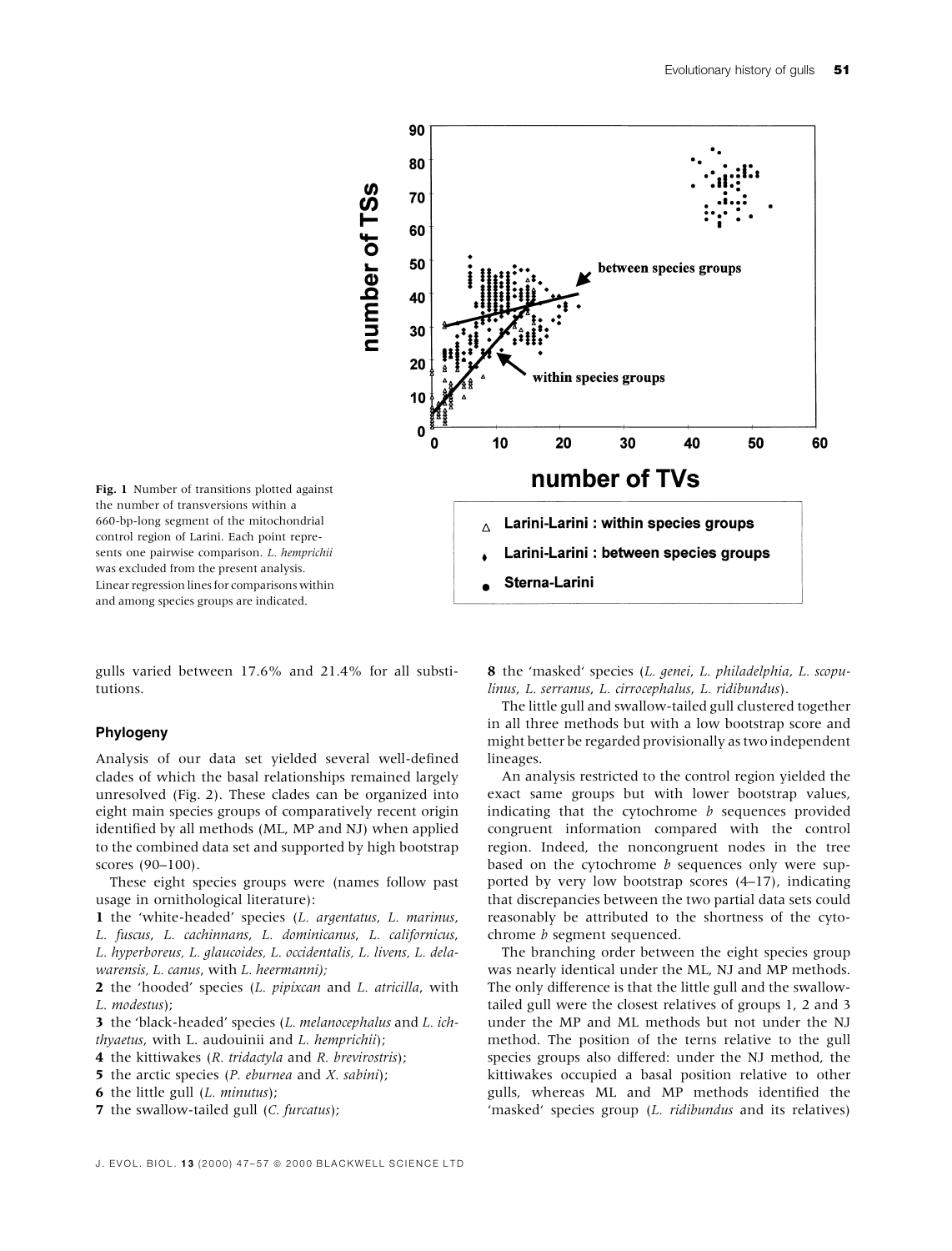

Fig. 2 Our phylogenetic hypothesis for the 32 gull species analysed. This tree is derived from the neighbour-joining tree by collapsing all internal branches supported by bootstrap scores under 75. In addition, we collapsed branches unifying L. marinus and L. cachinnans because we feel our data are not informative enough at such smallscale genetic differentiation. Branch lengths were manually adjusted to be broadly proportionate to relative divergence time. We have indicated to the right the name of the species groups used in the text. Bootstrap scores for the retained nodes have been reproduced.

as the first split within gulls. In any case, the position of the outgroup and the relationships between gull species groups were supported by low bootstrap scores (17–45). Only the node linking the 'hooded' species group  $(L.$  atricilla  $-L.$  pipixcan  $-L.$  modestus) and the 'blackheaded' species group (L. melanocephalus - L. hemprichii - $L.$  audouinii  $-L.$  ichthyaetus) with the 'white-headed' species group 1 was strongly supported (bootstrap score always over 95 with the NJ method). Whereas the saturation of the control region sites was unlikely to have affected the identification of these eight species groups (as shown by comparisons, Fig. 1, between species within species groups), it may have been responsible for the uncertain relationships between them and between gulls and terns. We performed the same analyses on transversions only but failed to increase the robustness of the basal nodes of the trees.

The resolution of the branching pattern within these clades was uneven. Among the 'white-headed' species group, several well-supported nodes pictured a clear evolutionary history. L. heermanni was identified as the most divergent species, followed by L. canus and L. delawarensis originating from more recent splits. The L. argentatus complex in the broad sense constituted a very homogeneous assemblage (percentage divergence  $0.1-1.4$ ) with L. occidentalis  $-$  L. livens and L. hyperboreus  $-$ L. glaucoides appearing as distinct lineages. Within the 'hooded' species group, L. pipixcan and L. atricilla appeared as well supported sister species relative to L. modestus. L. genei and L. philadelphia constantly occupied a basal position within their 'masked' species group, while not being sister species in the ML or MP methods. The topology of the NJ tree concerning relationships within the 'black-headed' species group was not retained under ML or MP methods.

The monophyly of the gulls was checked by using the Dunlin as outgroup. The terns were then excluded from the gulls clade by all three methods, with bootstrap value of 100 under the NJ method. It seems unlikely that the remaining gull species that we did not analyse would change this result, since none of these appears as especially differentiated compared with the species we used.

Considering the lack of resolution of ancient nodes and, in contrast, the strong support for species groups, we will base the discussion on a consensus tree, retaining only nodes supported by a bootstrap score of over 75 (Fig. 2).

#### Estimation of divergence times

The mean estimated divergence based on transversions only between Sterna and the Larini was 6.30%, leading to a calibration of 0.47% divergence per million years. The mean divergence estimates between the six clades originating from the basal split of the consensus tree (Fig. 2) ranged from 1.20 to 2.79%. Neglecting the ancestral polymorphism  $($  = within-species variability), which appeared to be quite small on the basis of our results, this dated the first split within Larini back to 2.6-5.9 MYA. Most extant species would have originated within their species group during the last million years, except for the kittiwakes ( $R$ . tridactyla  $R$ . brevirostris) and the arctic species (*P. eburnea – X. sabini*) where the species would have last shared a common ancestor around 2.0 MYA.

# Discussion

## Comparison with previous phylogenetic hypotheses

Our results confirmed the finding of Chu (1998) concerning the profound division of the hooded species group into two main lineages that cluster at the base of the gulls clade. Although uncertainties still exist in the relative order of divergence of the species groups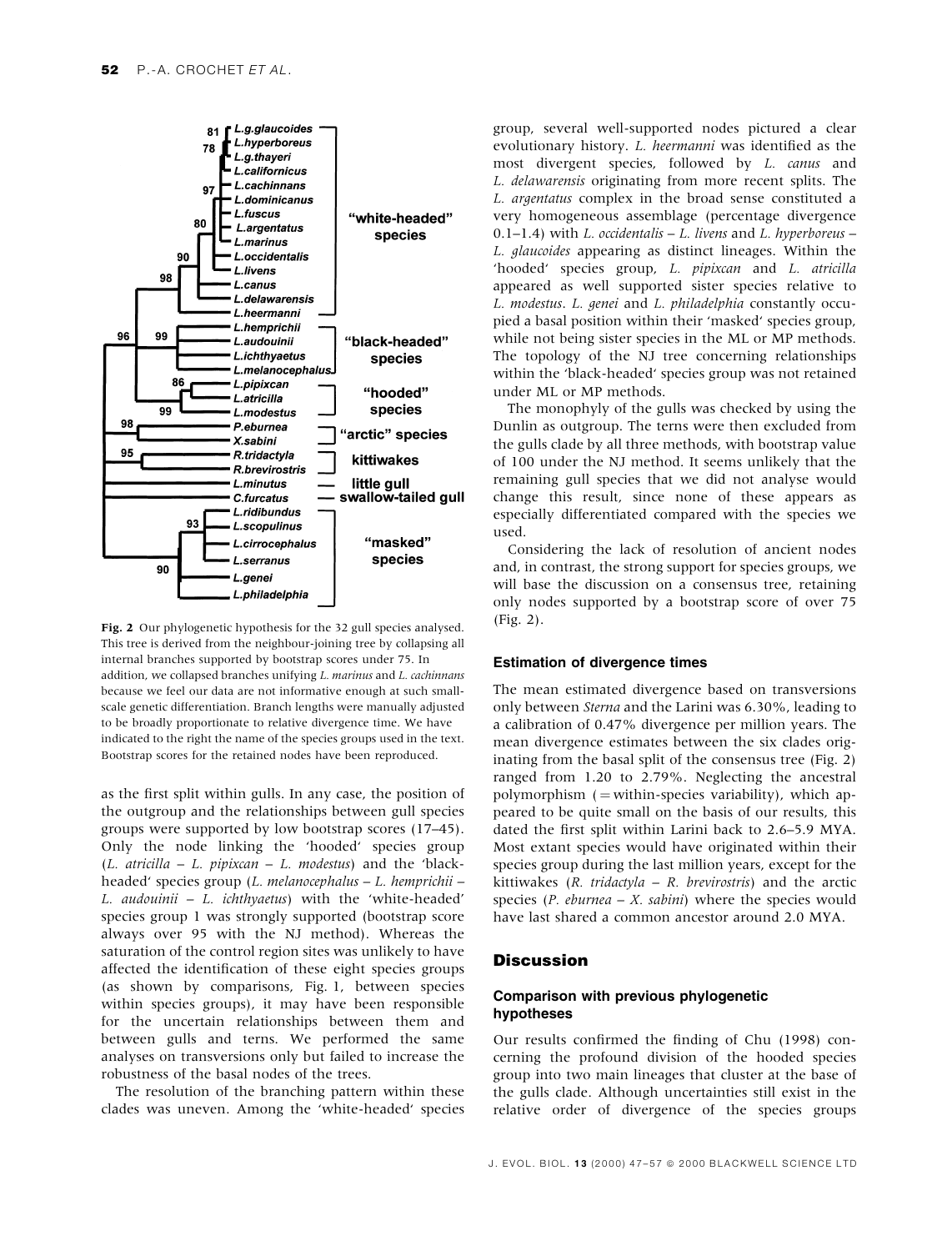

Fig. 3 The single shortest tree found by Chu (1998) after parsimony analyses of 117 osteological and 64 integumentary characters. Only the species analysed in our work are depicted. Species underlined seem to be incorrectly positioned according to our results.

revealed by this work, the  $L$ . genei  $-L$ . ridibundus species group, L. melanocephalus and L. ichthyaetus, L. atricilla and L. pipixcan, and L. minutus, belong to totally different clades. When turning to the composition of the species group, though, Chu's analysis did not perform significantly better than that of Moynihan (1959), which combined behavioural and phenetic data, although both analyses provide a better picture of gull evolution than the purely intuitive approach of Dwight (1925).

Both Chu and Moynihan failed to uncover the true relationships between the members of Moynihan's `primitive hooded' species (see Table 2). They were also unable to identify several cases of convergence of plumage characters. One of the most striking of these concerns the Audouin's gull, L. audouinii. This species has always been considered as related to the large whiteheaded group, and a superspecies relationship with L. canus and L. delawarensis has even been suggested (see Sibley & Monroe, 1990). In fact, our results establish that L. audouinii is an independent and isolated realization of the `large white-headed species' morphological

model, possibly related to its fish diet. A white head has been considered as a possible adaptation for increased fishing efficiency (Isenmann, 1976). Unexpected also was the sister taxa relationship of P. eburnea and X. sabini, which is nevertheless one of the best-supported nodes in our results. X. sabini had previously been tentatively related to C. furcatus by Moynihan and by Chu, on the basis of similar plumage and bill coloration. Harris (1970) nevertheless refuted this opinion. P. eburnea seems to have always been treated as an original form without close relative. Other examples of misleading plumage characters are the dark tropical species L. hemprichii, L. modestus and L. heermanni (see below).

In fact, other characters point toward the true relationships between these convergent species, but they have been dismissed because of the striking plumage similarities. For example, the powerful bill and heavy build of L. heermanni best match those of the large species which are its closest relatives, while L. modestus is closer in this respect to L. pipixcan and L. atricilla (Dwight, 1925). Furthermore, Moynihan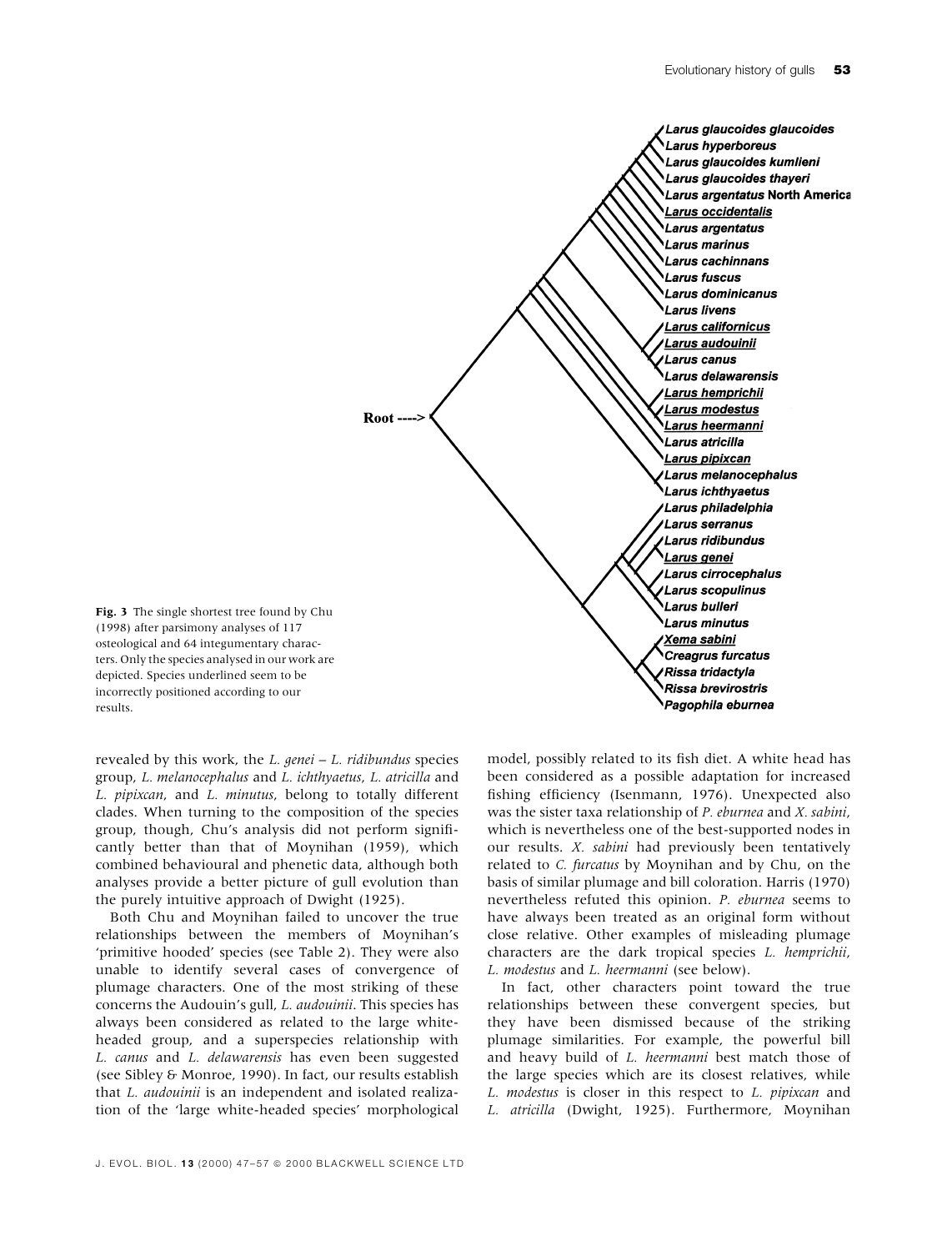Table 2 Taxonomic relationships among the species analysed in this work according to Dwight (1925) and Moynihan (1959). Species names are those of Sibley & Monroe (1990) for the sake of simplicity, not necessarily those used in the summarized papers.

| Dwight (1925)               | Moynihan (1959)                      |
|-----------------------------|--------------------------------------|
| Genus Larus                 | Subgenus Larus                       |
| Subgenus Larus              | The white-headed species             |
| L. glaucoides               | Subgroup                             |
| L. hyperboreus              | L. glaucoides                        |
| L. marinus                  | L. hyperboreus                       |
| L. fuscus                   | L. marinus                           |
| L. argentatus               | L. fuscus                            |
| L. cachinnans               | L. argentatus + cachinnans           |
| L. occidentalis + livens    | L. occidentalis + livens             |
| L. dominicanus              | L. californicus                      |
| L. californicus             | Subgroup                             |
| L. canus                    | L. canus                             |
| L. delawarensis             | L. delawarensis                      |
| L. audouinii                | Subgroup                             |
| Subgenus Adelarus           | L. audouinii                         |
| L. hemprichii               | Subgenus Xema                        |
| L. heermanni                | The grey and Heermann's gulls        |
| L. modestus                 | L. heermanni                         |
| Subgenus <i>Ichthyaetus</i> | L. modestus                          |
| L. ichthyaetus              | The primitive hooded species         |
| Genus Hydrocoleus           | L. hemprichii                        |
| Subgenus Atricilla          | L. ichthyaetus                       |
| H. atricilla                | L. melanocephalus                    |
| Subgenus Hydrocoleus        | L. atricilla                         |
| H. minutus                  | L. pipixcan                          |
| H. philadelphia             | The masked species                   |
| H. genei                    | L. philadelphia                      |
| H. ridibundus               | L. genei                             |
| H. bulleri                  | L. ridibundus                        |
| H. pipixcan                 | L. serranus                          |
| H. melanocephalus           | L. scopulinus                        |
| Subgenus Cirrhocephala      | L. cirrocephalus                     |
| H. scopulinus               | The little gull                      |
| H. serranus                 | L. minutus                           |
| H. cirrocephalus            | The kittiwakes                       |
| Genus Rissa                 | R. tridactyla                        |
| R. tridactyla               | R. brevirostris                      |
| R. brevirostris             | The swallow-tailed and Sabine's gull |
| Genus Creagrus              | C. creagrus                          |
| C. furcatus                 | X. sabini                            |
| Genus Xema                  | Subgenus Pagophila                   |
| X. sabini                   | P. eburnea                           |
| Genus Pagophila             |                                      |
| P. eburnea                  |                                      |

(1959) noted a strong similarity of behaviour between L. modestus and L. pipixcan, but was unable to study L. heermanni. The main groups of hooded gulls identified by our DNA data correspond to the 'masked' (the L. genei  $-$  L. ridibundus group) and 'primitive hooded' (other hooded species) groups defined by Moynihan (1959) on the basis of behaviour. But Moynihan still maintains its 'masked' and 'primitive hooded' groups as sister taxa on the basis of the shared dark hood,

although the vocalizations of these 'primitive hooded' gulls sound more like the calls of the large whiteheaded species than like the rasping calls of the 'masked' gulls (unpublished observations).

Morphological convergence is not restricted to plumage features, though, as illustrated by the poor results of the analysis of the 117 skeleton characters alone performed by Chu (1998).

## Taxonomic implications

Results of mtDNA analysis suggest that the current generic arrangement of the tribe Larini is inappropriate since the genus Larus as presently recognized is polyphyletic. Either all species should be placed in the same genus, Larus (with the possible exceptions of some of the species we have not analysed), or more genera should be recognized. We tend to favour the last option because we feel it better describes the diversity of the tribe Larini and it introduces fewer changes than the suppression of five well-established genera. We thus propose to keep the following combinations: Rissa tridactyla, R. brevirostris and Creagrus furcatus. We propose to revalidate the genus Hydrocoleus Kaup 1829 for the little gull, H. minutus. Rhodostethia is retained pending further studies for R. rosea. The genus Chroicocephalus Eyton 1836 is available for C. genei, C. philadelphia, C. ridibundus, C. serranus, C. cirrocephalus and C. scopulinus. The assignment to this group of C. novaehollandiae, C. hartlaubii, C. bulleri, C. maculipennis and C. brunnicephalus is rather straightforward. C. saundersi can be placed provisionally in this genus for the sake of parsimony. We retain P. eburnea and X. sabini because we feel their morphological, ecological and behavioural differences justify retaining these species in separate genera. The genus Larus Linnaeus 1758 would then be restricted to the remaining 31 species, including L. scoresbii, L. pacificus, L. belcheri, L. atlanticus and *L. crassirostris* pending further studies to confirm their position.

## Evolution of plumage

Our results show that gull plumage has been the subject of deep and fast modifications by natural selection, including several convergent acquisitions of common features. The most striking example is the apparently repeated and independent acquisition by several tropical species (e.g. L. heermanni, L. modestus and L. hemprichii) of a dark plumage, quite unlike the typical pattern of other gulls. These dark species are not related to each other and originate from independent radiations in the tropics from northern clades. This dark body coloration can be straightforwardly interpreted as an adaptation to a common constraint, the dark feathers being made more resistant to sun bleaching by melanin (Van Tyne & Berger, 1971; Bretagnolle, 1993). But other unknown selective forces may act on plumage characters in these species, being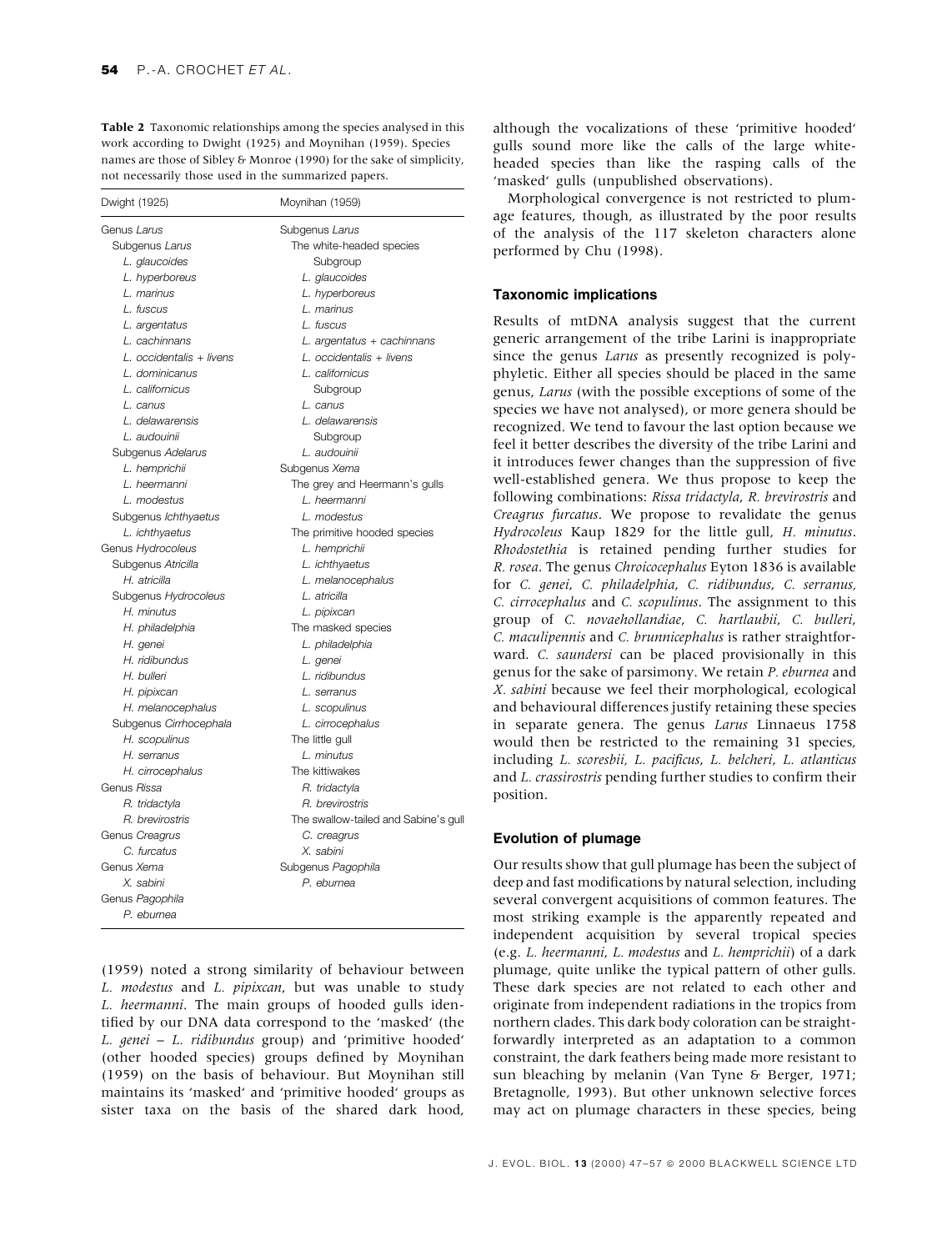responsible for the remarkably similar pale head, contrasting with the dark body, of adult L. modestus and L. heermanni.

This evolution toward melanism is mirrored by the white body colour of arctic gulls. L. hyperboreus, L. glaucoides and P. eburnea spend their whole life cycle in or around arctic areas, and the reduction of dark pigments in the plumage, most pronounced in the wholly white *P. eburnea*, is probably a consequence of their common environment. X. sabini, which breeds under comparable latitudes but migrates to tropical areas out of breeding season where it winters at sea, has retained a contrasted body plumage.

Our phylogenetic scenario illustrates that the presence of a dark hood has no value for determining species relationships, despite frequent emphasis on this character being put in, for example, Dwight (1925) or Moynihan (1959). Skuas, terns and skimmers (the other members of the Larinae subfamily) all have a dark cap reminiscent of the dark hood of many gulls. This suggests that the dark hood is the ancestral state in gulls. Furthermore, under this hypothesis, the hood would have been lost seven times within our species sample, whereas as many character changes plus several reversions would be required if it were a derived character. Nevertheless, analysis of our data does not permit directionality in the evolution of this character to be unambiguously determined. Chu (1998), using a cladistic approach, came to the conclusion that the dark hood is indeed the ancestral state. A white head has been considered as a possible adaptation for increased fishing efficiency (Isenmann, 1976). Instead of a basal separation of white-headed and dark-headed clades, our results indicate recurrent independent modifications of the head coloration among gulls.

## Biogeography and history

Although the phylogenetic arrangement of gulls resulting from our study differs from all previous hypotheses, several species group are retained in our analysis. It thus seems reasonable to take into account some of the species that we did not analyse when discussing the history of these species groups. The species that compose our 'masked' species group (C. ridibundus and relatives) were already grouped by Cramp & Simmons (1983) and Moynihan (1959). C. brunnicephalus, C. maculipennis, C. bulleri, C. hartlaubii and C. novaehollandiae, placed by these authors in the same species group, seem safely attributable to this clade, which shows a fairly homogeneous juvenile plumage across species (unpublished observations). The L. argentatus complex sensu lato is a homogeneous group identified by all previous studies and by our results. L. schistisagus, L. armenicus and L. glaucescens are typical members of this group, included in the 'white-headed' species group. L. relictus is intermediate in size and plumage characteristics between

L. melanocephalus and L. ichthyaetus and shares with the latter species a white chick plumage (Kitson, 1980). These last two species being members of the same group, L. relictus can be placed also in the 'black-headed' species group. L. leucophthalmus appears as closely related to L. hemprichii ('black-headed' species group) (Grant, 1982). The remaining eight species, C. saundersi ('black-headed' species group? (Cramp & Simmons, 1983), L. fuliginosus ('hooded' species group? (Moynihan, 1959), L. belcheri, L. atlanticus, L. crassirostris, L. pacificus, L. scoresbii and R. rosea) cannot be attributed presently with certainty to one of the eight groups because of morphological or behavioural peculiarities.

The two groups with the largest number of species ('white-headed' species group: 16 species; 'masked' species group: 11 species) have the widest geographical distribution. The  $C$ . genei  $-$  C. ridibundus 'masked' group has representatives in America, Africa, Australia and New Zealand. We suggest that it originated in the Palearctic where three species still live, including C. genei, which our results identify as one of the oldest stem within this group (Sibley & Monroe, 1990; del Hoyo et al., 1996). The L. argentatus complex and its close relatives ('white-headed' species group) occupy the whole northern hemisphere and have one southern hemisphere representative (L. dominicanus) which, although it occupies three continents, has little or no subspecific differentiation (del Hoyo et al., 1996), possibly indicating a recent colonization.

The other groups seem to have evolved within more restricted areas and show an even clearer origin. The example of the 'black-headed' species group (L. ichthyaetus, L. melanocephalus and L. relictus; L. hemprichii and L. leucophthalmus; L. audouinii) is particularly striking. It is made up of three kinds of morphotypes which strongly differ in plumage, but all species are mainly distributed in the southern/central areas of the Palearctic region, despite an early separation from the other clades. Similarly, the 'hooded' group (L. pipixcan and L. atricilla; L. modestus, and possibly L. fuliginosus) is another example of ancient differentiation without long-distance range extension. Similarly, we hypothesize that P. eburnea and X. sabini probably differentiated in the high arctic rather than having both colonized the arctic after differentiation.

No major geological events able to prevent dispersion by such good flyers as gulls has occurred in the last million years inside the range of the above-mentioned clades. The absence of extrinsic barriers to isolate populations or colonization of distant areas suggests a nearly parapatric mode of speciation for the species concerned. Friesen & Anderson (1997) came to the same conclusions for another group of colonial waterbirds, the Sulidae (gannets and boobies). It is likely that a strong philopatry in these birds compensated for their high dispersal capacities and allowed them to differentiate within flying distance of each other. This process was probably helped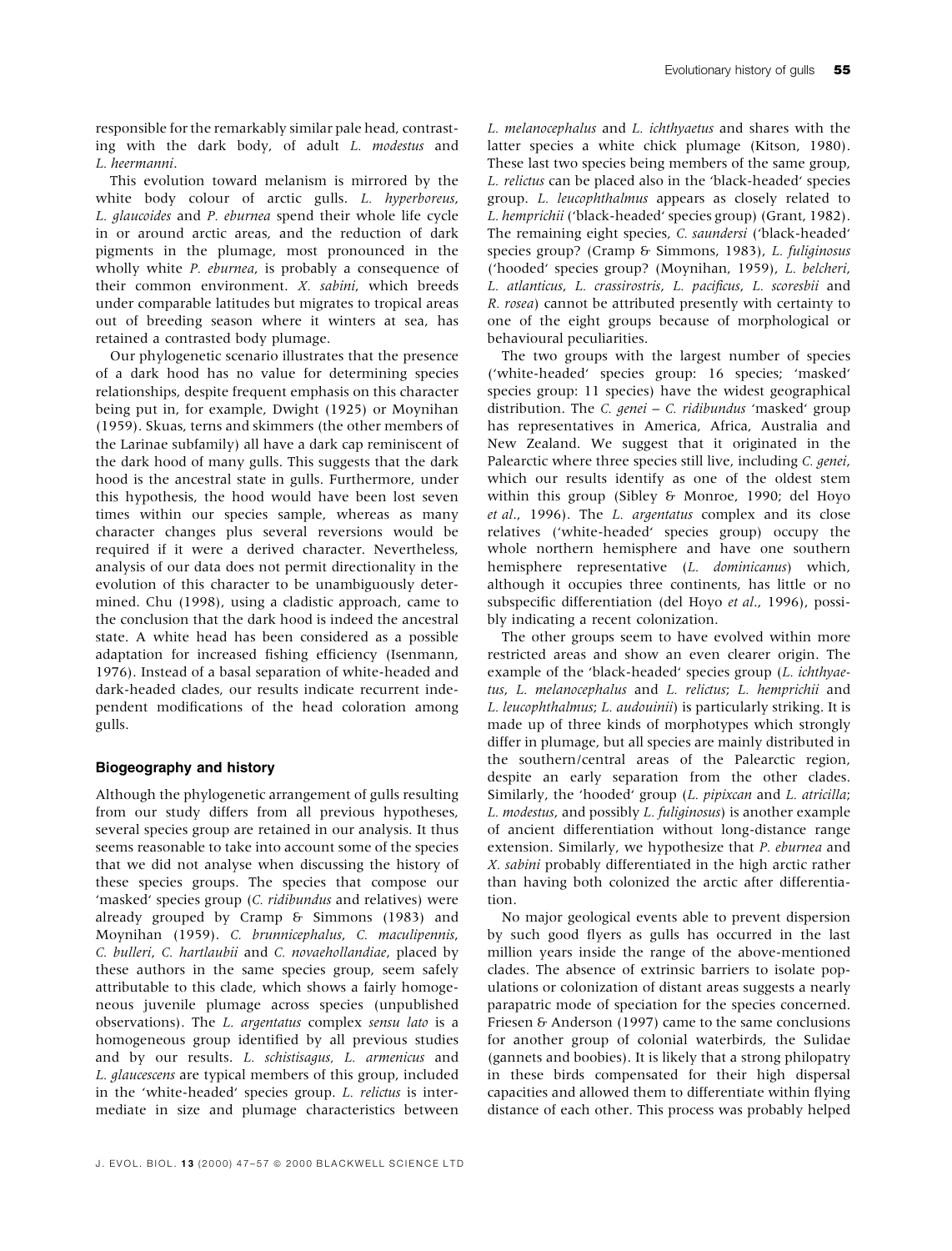in gulls by their abilities to develop reproductive isolation by rapid evolution of premating mechanisms, as illustrated by the very low genetic and morphological differentiation (indicating very recent speciation) between members of the herring gull species complex.

Whereas several evolutionary events seem strongly established by our DNA sequence data, their dating is clearly more questionable. Our interpretation that all extant gull lineages evolved within the last 6 million years contradicts information from fossil remains attributed to the genus Larus (e.g. L. desnoyersii, L. elegans, L. totanoides) as early as 25–30 MYA (Bochenski, 1997), while it fits well the commonly given value of  $2\%$ divergence (all substitutions) per million years for animal mtDNA, including birds (Shields & Helm-Bychowski, 1988). Based on this value of mtDNA evolution rate, the maximum divergence time among Larini would be around 5 million years. Reconciling fossil records and DNA data would require an extremely slow evolution rate for both nuclear and mitochondrial DNA (less than 0.5% divergence per million years for mitochondrial DNA). This calls for a re-examination of the fossil bones that could in fact belong to the Larinae (sensu Sibley & Ahlquist, 1990) rather than *Larus* in the strict sense. The absence of recorded fossil Stercorariini, Rynchopini or Sternini from the same time (Bochenski, 1997) argues in favour of this interpretation. Indeed, L. desnoyersii may be a fossil Stercorariini (Olson, 1985) whereas L. totanoides and L. elegans combine some characters of modern Stercorariini and Sternini with typical Larini characters (Milne-Edwards, 1867) and are not true gulls (C. Mourer-Chauviré, personal communication).

For a related group, the auks (subfamily Alcinae), Friesen et al. (1996) failed to resolve the deepest node of their phylogenetic tree, which also showed a rapid initial cladogenesis followed by more recent speciation events. The same pattern of quick divergence of the main species groups, resulting in unresolved relationships among them, also occurred in the warblers of the *Phylloscopus* genus (Richman & Price, 1992). Although not a general tendency, this recurrent finding in birds of phylogenetic trees combining well-defined species group with poorly supported nodes inside and between these species groups suggests that these uncertainties could be mainly due to particular speciation processes. If so, the lack of resolution of both the ancient nodes and of the species relationships inside the species groups would be explained by an alternating of intense initial diversification giving rise to several lineages at the same time, followed by periods of independent evolution of these lineages. Uncertainty about basal relationships within Larini may thus be the result of a quick differentiation of the main lineages in a relatively short time rather than of a loss of phylogenetic information through saturation of the nucleotide sites. If so, further sequencing may not improve dramatically the resolution level between clades.

## Acknowledgments

We express our warmest thanks to all those mentioned in Table 1 for generously providing so many samples. They have made this study possible. F. Catzeflis, D. L. Dittman, P. Ericson, C. Erard, J. Garcia-Moreno, E. Pasquet, J.-M. Pons and N. Sadoul helped in various ways with sample collection. Our special thanks also go to F. Catzeflis, N. Galtier, C. Mourer-Chauviré, M. Helin, C. M. Perrins and two anonymous referees for their help which greatly improved the paper.

## References

- Baker, A.J. & Marshall, H.D. 1997. Mitochondrial controlregion sequences as tools for understanding the evolution of avian taxa. In: Avian Molecular Evolution and Systematics (D. P. Mindell, ed.), pp. 51–82. Academic Press, San Diego, CA.
- Berg, T., Moum, T. & Johansen, S. 1995. Variable number of simple tandem repeats make birds of the order Ciconiiformes heteroplasmic in their mitochondrial genomes. Curr. Genet. 27: 257±262.
- Blokpoel, H. & Scharf, W.C. 1991. The Ring-billed gull in the Great Lakes of North America. In: Acta XX Congressus Internationalis Ornithologici, pp. 2372-2377. New Zealand Ornithological Congress Trust Board, Wellington, New-Zealand.
- Bochenski, Z. 1997. List of European fossil bird species. Acta Zool. Cracov. 40: 293-333.
- Bretagnolle, V. 1993. Adaptive significance of seabird coloration: the case of Procellariiformes. Am. Nat. 142: 141-173.
- Chu, P.C. 1998. A phylogeny of the gulls (Aves: Larinae) inferred from osteological and integumentary characters. Cladistics 14: 1-43.
- Cramp, S. & Simmons, K.E.L., eds. 1983. The Birds of the Western Palearctic, Vol. 3, Waders to Gulls. Oxford University Press, Oxford.
- Desjardins, P. & Morais, R. 1990. Sequence and gene organization of the chicken mitochondrial genome. A novel gene order in higher vertebrates. J. Mol. Biol. 212: 599-634.
- Dwight, J. 1925. The gulls (Laridae) of the world: their plumages, moults, variations, relationships and distribution. Bull. Amer. Mus. Nat. Hist. 52: 63-401.
- Felsenstein, J. 1985. Confidence limits on phylogenies: an approach using the bootstrap. Evolution 39: 783-791.
- Felsenstein, J. 1993. Phylip: Phylogeny Inference Package, Version 3.57c. Dept. of Genet., University of Washington, Seattle.
- Friesen, V.L. & Anderson, D.J. 1997. Phylogeny and evolution of the Sulidae (Aves: Pelecaniformes): a test for alternative modes of speciation. Mol. Phyl. Evol. 7: 252-260.
- Friesen, V.L., Baker, A.J. & Piatt, J.F. 1996. Phylogenetic relationships within the Alcidae (Charadriiformes: aves) inferred from total molecular evidence. Mol. Biol. Evol. 13: 359±367.
- Grant, P.J. 1982. Gulls, a Guide to Identification. Poyser, Calton, UK.
- Harris, M.P. 1970. Breeding ecology of the swallow-tailed gull, Creagrus furcatus. Auk 87: 215-243.
- del Hoyo, J., Elliot, A. & Sargatal, J., eds. 1996. Handbook of the Birds of the World, Vol. 9, Hoatzin to Auks. Lynx Edicions, Barcelona.